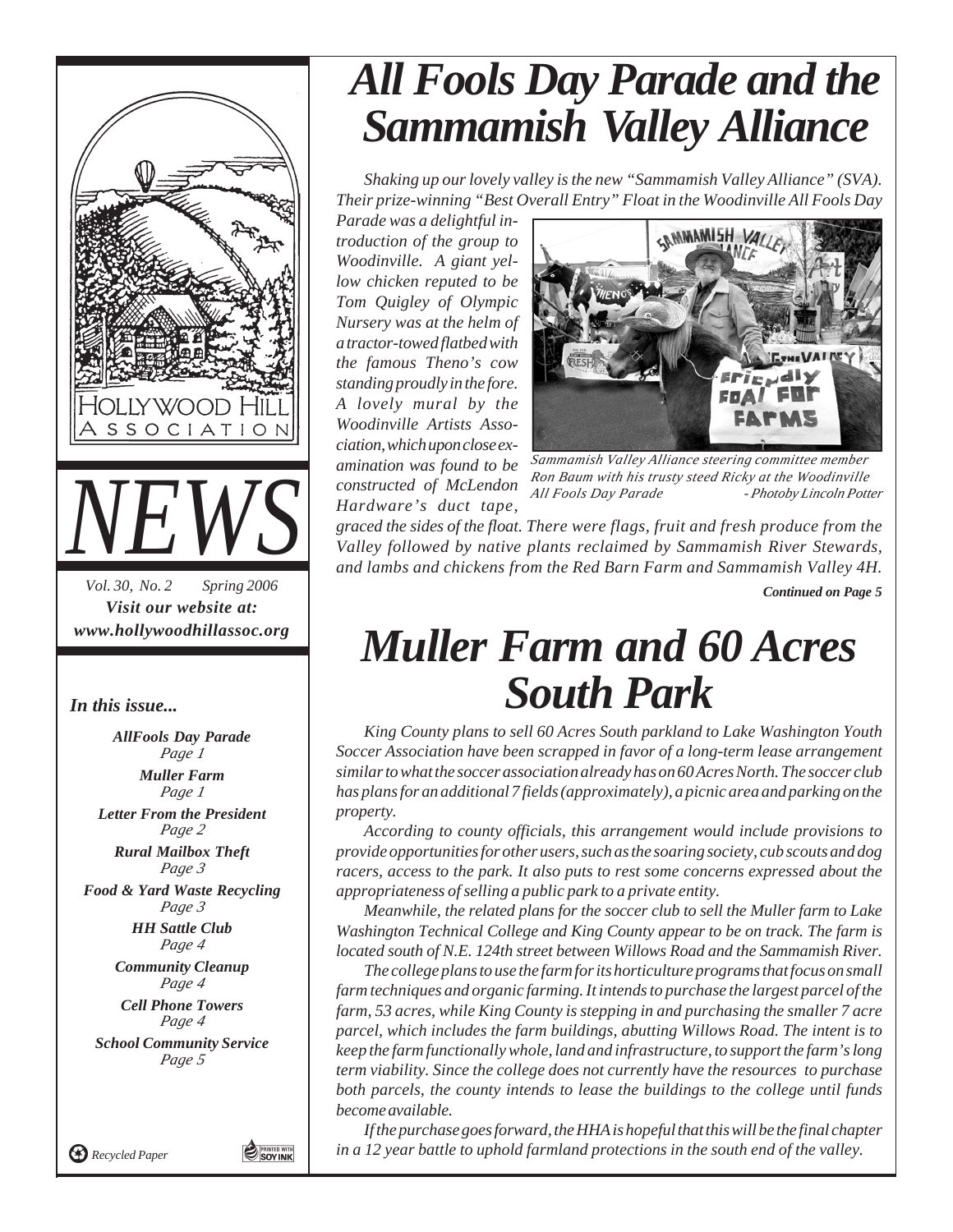### *Letter from the President*

#### **Defense of our rights requires accepting responsibilities**

*As I sit in my son's junior high gymnasium, the 7th grade band members are busy setting up to play for the 6th graders' orientation. I watch these young people going about their voyages of discovery, learning to participate in their community, and I wonder what kind of community we are going to leave to them.*

*So far, our region and, notably, our Hollywood Hill neighborhood have done better jobs than most in accommodating growth while preserving the community qualities that attract us to live here. Our mix of urban and rural elements happened not by chance but by decades of local citizen efforts to leave a better legacy for our community than the typical patterns of sprawl development.*

*An immediate threat to such local empowerment is the looming Developer's Initiative (I-933). The benefactors of this statewide initiative are actively gathering signatures to get it on the November ballot. It is being marketed as a defense of private property rights, but it would really have the opposite effect. Designed by big development interests, it would gut our efforts, past and future, to manage growth in communities across our state.*

*Much is made of rights in this country, and appropriately so. Our nation was founded on the concept of inalienable rights. These students buzzing around me, in addition to academics, are also learning that citizenship demands responsibilities along with the exercise of their rights.*

*Meanwhile, the promoters of I-933 love to talk about rights, but they skip any sober talk of responsibility. The fundamental idea embodied in thier initiative is that society should pay citizens for upholding the responsibilities that accompany their rights. But no society can stand if it must pay its citizens to respect one another and the laws.*

*In a free society, the exercise of our rights incurs the responsibility to respect the rights of those around us. This naturally involves certain limits to our actions as well as recourse when others overstep theirs.*

*Concerning property, when the effects of our actions stay on our property, we are generally given free rein. But when actions negatively affect the neighbor downwind, downstream or the community at large, then that neighbor and community have a right to defend their property rights by addressing the infringement. In civilized society, we do that through zoning and codes enforced by our local municipality.*

*Continued on Page 5*

### $\bullet\bullet\bullet Dues\bullet\bullet\bullet$

*Check the top line of your address label to see if your dues are current. If you have not sent in your dues for the current year, an envelope and application form are included in your newsletter. Dues are \$25 per calendar year.*

*Visit your community web site for more on these and other issues affecting our community.*

*www.hollywoodhillassoc.org*

### *YOUR ASSOCIATION*

*The Hollywood Hill Association is a private, state nonprofit corporation, formally chartered in 1976. We are an all volunteer, community based organization, dedicated to the preservation of our community character.*

*President Mike Tanksley: 483-2529 Vice President Mark Castro: 481-4835 Secretary Jan Hunt: 806-0118 Treasurer Mary Hoshizaki: 402-1216 Directors Karen Mackie: 483-0889 Marsha Martin: 883-8561 Lincoln Potter: 481-8382 Ron Baum: 806-8044 Kim Taylor: 806-6991*

*Website www.hollywoodhillassoc.org*

*The HHA is managed by a 9-member Board of Directors. Elections are held by mail each autumn at the time of the HHA annual membership meeting. The existing Board selects candidates from those volunteers who have demonstrated a willingness to actively contribute to the HHA and who support its goals. Board meetings are scheduled for the 2nd Thursday of each month at the homes of Board members. The Board welcomes HHA members who wish to attend these meetings as long as prior arrangement has been made. Because these are business meetings, space availability and legal issues may require closed meetings from time to time. Contact any Board member if you are interested in attending.*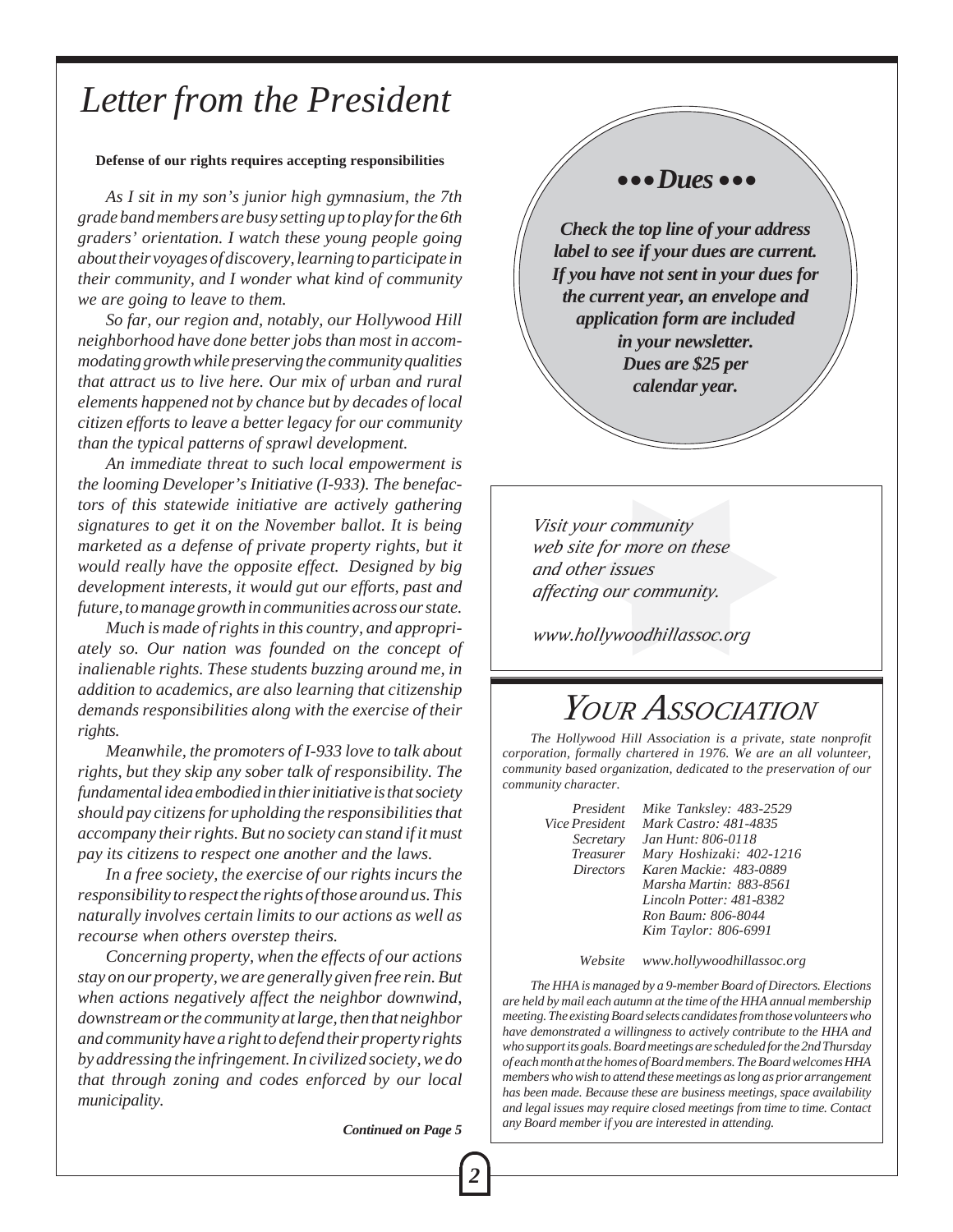#### *Continued from Page 1 All Fools Day Parade*

*SVA is a non-profit organization that wishes to promote local, sustainable small-farm agriculture and community building activities in the Valley between Woodinville and Redmond. In less than a year, they have gone from a steering committee with a dream to an organization with a mission.*

*The hugely successful first SVA event was the 2005 Fall Harvest Tour and deliciously-fresh pot-luck dinner held in conjunction with the King County Harvest Farm Tour. Attendees to their following event, the Winter Solstice Light Evening Celebration, followed luminaria flames to the Woodinville Heritage Garden where they were treated to home-made cookies around a warm campfire. There were sweet strains of seasonal fiddle music and hot cider on a toasty woodstove in the little old cabin . In spite of the gentle rain, a gorgeous warm campfire and lots of candle light and laughter made it a lovely memorable evening.*

*The group is now holding regular monthly meetings of the SVA. At our last meeting, people gathered to discuss*

*by-laws and the myriad possibilities the SVA holds in store. SVA has the support of many organizations including the Sammamish Valley Grange #286 and the Woodinville Chamber of Commerce. SVA creates opportunities for networking between farmers, residents, businesses, organizations, and government through quarterly community gatherings, the SVA website and events. Membership is open to local businesses, individuals and groups dedicated to fostering a lifestyle celebrating our agricultural heritage and connection to the land. It aims to encourage stewardship of our resources and takes steps to ensure that small farm agriculture has a place in the socio-economic fabric of the Sammamish Valley. Meetings are held at 7 pm on the fourth Wednesday of each month, at the Sammamish Valley Grange Hall, 14654 148th Ave N.E. (just north of the Hollywood Schoolhouse). Call 425-806-8044 for more info.*

*Now, more than ever, SVA needs your support. Please join, attend a meeting and find your place in our community. The Summer Solstice Event will fall near the end of June. Come join in the fun!*

# *School Community Service Project Opportunities*

*Our local high schools now have requirements for students to complete a certain number of community service hours*  $\bullet$ *to meet graduation requirements. The HHA has several opportunities for students to earn some hours and help keep our* ò *community more livable in the process.*

*Potential projects include (1) organizing a roadside clean up, (2) building and installing signs/maps along certain trails, (3) general trail maintenance, and (4) native plant restoration in our 10 Acre Woods trail system or in Gold Creek Park. Various members of HHA have experience that they would be happy to share with your student(s) in helping to structure their projects.*

*For more information, contact: Mike Tanksley 483-2529*

#### *Continued from Page 2 Letter From the President*

*I-933 would effectively destroy much of the ability of local municipalities to defend our property rights through enforcement of our laws.*

*The promoters of I-933 paint it as being all about the small guy, grandmas and apple pie. The reality is that it would create a loophole for big land speculators and LA-style sprawl developers who don't want the bother of respecting local community concerns.*

*With the slick advertising and paid signature gatherers that big money is putting into the I-933 campaign, this selfish initiative has a chance to make the ballot. If so, we, the voters, will have the last word in November. Washington voters strongly rejected a similar effort 10 years ago. Our best interests will be well served if that wisdom continues to carry the day this time around.*

 *The band is about to strike up a tune. Music is much like our accommodation of growth: if uncoordinated, it results in an grating cacophony. But a sense of common purpose and ability to play through mistakes without throwing away the music will carry us to a more agreeable place. Let's bury this misguided Initiative and play on.*

*5*

*Michael Tanksley*